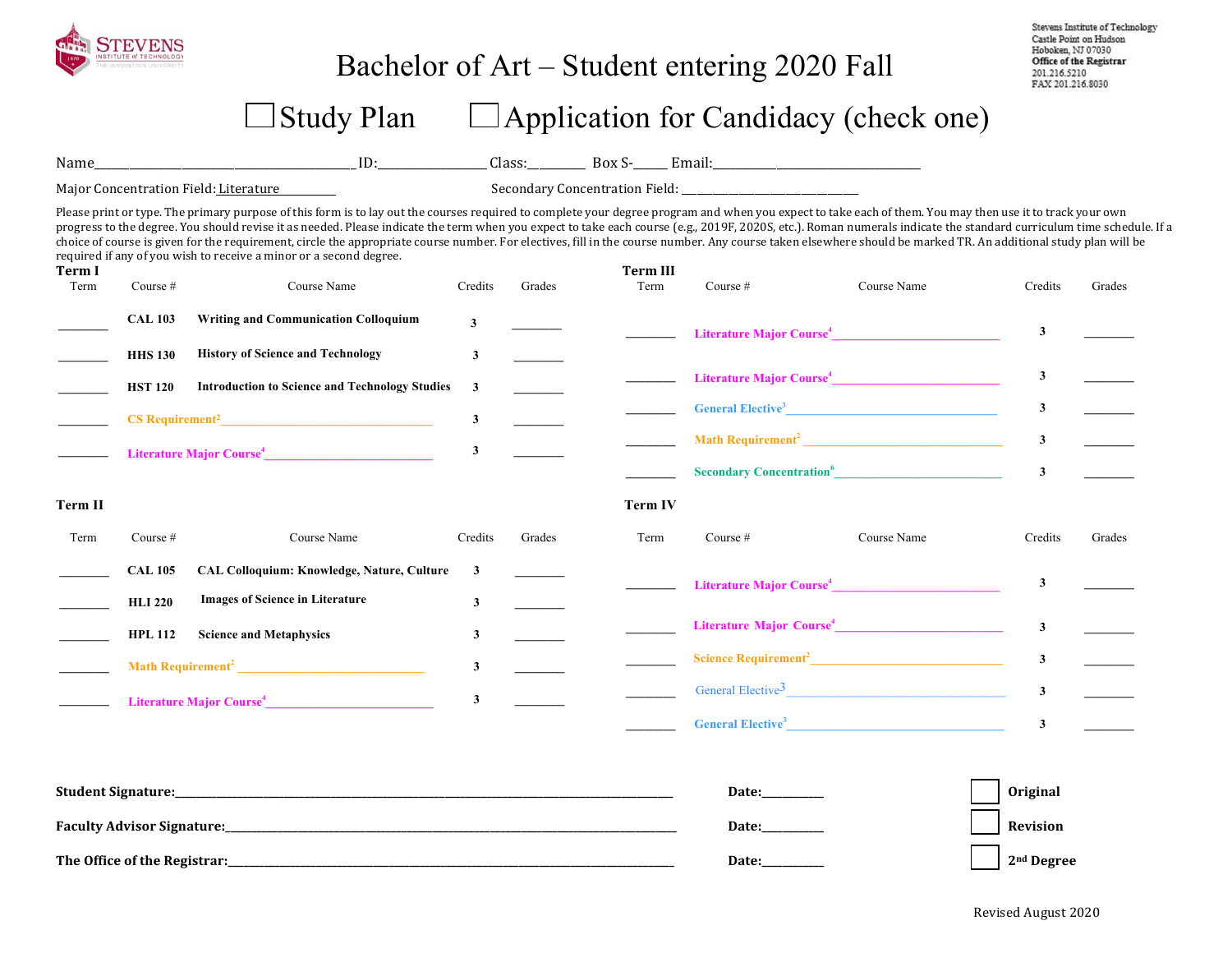

## Bachelor of Art – Student entering 2020 Fall

Stevens Institute of Technology Castle Point on Hudson Hoboken, NJ 07030 Office of the Registrar<br>201.216.5210 FAX 201.216.8030

# $\Box$  Study Plan  $\Box$  Application for Candidacy (check one)

| Name_                 |                                      | ID:                                                                                                                                                                                                                                         |                         |                | Class: _________ Box S-_____ Email: |                                   |                                               |         |        |
|-----------------------|--------------------------------------|---------------------------------------------------------------------------------------------------------------------------------------------------------------------------------------------------------------------------------------------|-------------------------|----------------|-------------------------------------|-----------------------------------|-----------------------------------------------|---------|--------|
|                       |                                      |                                                                                                                                                                                                                                             |                         |                |                                     |                                   |                                               |         |        |
| <b>Term V</b><br>Term | Course #                             | Course Name                                                                                                                                                                                                                                 | Credits                 | Grades         | <b>Term VII</b><br>Term             | Course $#$                        | Course Name                                   | Credits | Grades |
|                       |                                      | Literature Major Course <sup>4</sup>                                                                                                                                                                                                        | 3                       |                |                                     |                                   | Literature Major Course <sup>4</sup>          | 3       |        |
|                       |                                      | Literature Major Course <sup>4</sup>                                                                                                                                                                                                        | 3                       |                |                                     |                                   | Literature Major Course <sup>4</sup>          | 3       |        |
|                       |                                      | Secondary Concentration <sup>6</sup>                                                                                                                                                                                                        | $\mathbf{3}$            |                |                                     |                                   | Secondary Concentration <sup>6</sup>          | 3       |        |
|                       |                                      | Non-Major Humanities Requirement <sup>1</sup>                                                                                                                                                                                               | $\mathbf{3}$            |                |                                     | <b>CAL 498 Thesis Preparation</b> |                                               | 3       |        |
|                       |                                      | <b>General Elective<sup>3</sup> Contract Contract Contract Contract Contract Contract Contract Contract Contract Contract Contract Contract Contract Contract Contract Contract Contract Contract Contract Contract Contract Contract C</b> | $\mathbf{3}$            |                |                                     |                                   | <b>General Elective<sup>3</sup></b>           | 3       |        |
| <b>Term VI</b>        |                                      |                                                                                                                                                                                                                                             |                         |                | <b>Term VIII</b>                    |                                   |                                               |         |        |
| Term                  | Course $#$                           | Course Name                                                                                                                                                                                                                                 | Credits                 | Grades         | Term                                | Course $#$                        | Course Name                                   | Credits | Grades |
|                       |                                      | Literature Major Course <sup>4</sup>                                                                                                                                                                                                        | $\mathbf{3}$            |                |                                     |                                   | Secondary Concentration <sup>6</sup>          | 3       |        |
|                       |                                      | Literature Major Course <sup>4</sup>                                                                                                                                                                                                        | $\overline{\mathbf{3}}$ | $\sim 10^{11}$ |                                     |                                   | Non-Major Humanities Requirement <sup>1</sup> | 3       |        |
|                       |                                      | Secondary Concentration <sup>6</sup>                                                                                                                                                                                                        | $\mathbf{3}$            |                |                                     | <b>CAL 499 Senior Thesis</b>      |                                               |         |        |
|                       |                                      | CAL 301 Seminar in Writing and Research Methods7                                                                                                                                                                                            | 3                       |                |                                     |                                   | General Elective <sup>3</sup>                 | 3       |        |
|                       | <b>General Elective</b> <sup>3</sup> |                                                                                                                                                                                                                                             | 3                       |                |                                     |                                   | General Elective <sup>3</sup>                 | 3       |        |

### P.E. Requirement<sup>5</sup>

| Term Course | Credits Grade | Term Course | Credits Grade |
|-------------|---------------|-------------|---------------|
| PF 200      |               | PF 200      |               |
| PF 200      | РF            | PF 200      | РF            |

#### **Additional Classes**

| <b>Student Signature:</b>         | Date:        | Original               |
|-----------------------------------|--------------|------------------------|
| <b>Faculty Advisor Signature:</b> | <b>Date:</b> | Revision               |
| The Office of the Registrar:      | <b>Date:</b> | 2 <sup>nd</sup> Degree |

#### Revised August 2020